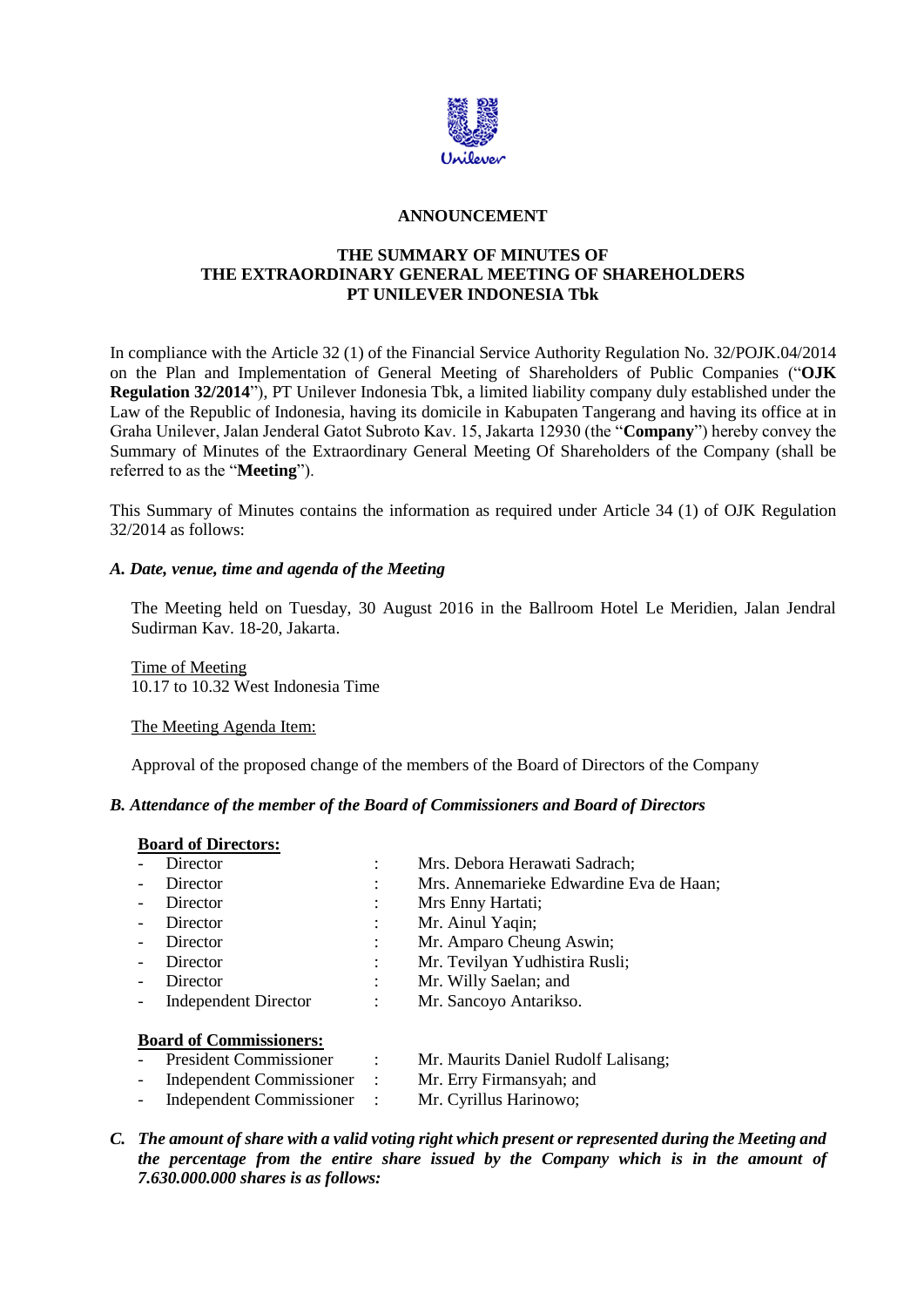| Amount        | οť    | Percentage |
|---------------|-------|------------|
| <b>Shares</b> |       |            |
| 7.126.644.805 | 93.4% |            |

### *D. The opportunity for question and/or opinion on the agenda of the Meeting*

At the end of the discussion for the Meeting agenda, the Chairman of the Meeting give the opportunity to the shareholders or its representatives present at the Meeting to raise a question and/or opinion towards the agenda.

# *E. The number of shareholders raising questions and/or opinion with regard to the agenda of the Meeting.*

There are no shareholders or proxy that submit any question and/or opinion in the Meeting

# *F. Decision taking mechanism of the Meeting*

Pursuant to the provision of Article 15.8 of the Articles of Association of the Company which has also being specified in the Procedural Rules of the Meeting which has been distributed to the shareholders and/or its proxy appear in the Meeting, the decision is taken based on the mutual consensus. If the mutual consensus failed to be reached, the decision will be taken based on the voting mechanism of an approving vote of more than ½ (one half) part of the validly casted vote during the AGM.

The proposal for the agenda of the Meeting had been validly approved through a voting mechanism, with the result as set out in part G below.

# *G. The outcome of the voting of the Meeting*

The voting for the agenda of Meeting is conducted with the same amount of share with a valid voting right which present or represented in the Meeting and the percentage is stipulated in below table.

| <i>Approve</i>     | <i>Disapprove</i>  | <b>Abstain</b>    | <b>Total Approve</b><br>$+Abstain$ |
|--------------------|--------------------|-------------------|------------------------------------|
| 6.658.505.615      | 316.207.813 shares | 151.931.377       | 6.810.436.992                      |
| shares $(93.43\%)$ | $(4.44\%)$         | shares $(2.13\%)$ | shares $(95.56%)$                  |

# *H. Resolution of the Meeting*

- 1. To accept the resignation of Mr. Ainul Yaqin from position as Director of the Company, effective as of 1 September 2016 and to give full acquittal and discharge for managerial actions and the performance of the authority during the term of office as a Director of the Company, to the extent their actions are reflected in the books of the Company.
- 2. To appoint Mr. Vikas Gupta and Mrs. Hernie Raharja, respectively as a Director of the Company, effective as of 1 September 2016;
- 3. To confirm the composition of the Board of Directors of the Company effective as of 1 September 2016 until the closing of the Annual General Meeting of Shareholders of the Company to be held in 2017 as follows:
	- President Director: Mr. Hemant Bakshi;
	- Director: Mrs. Debora Herawati Sadrach;